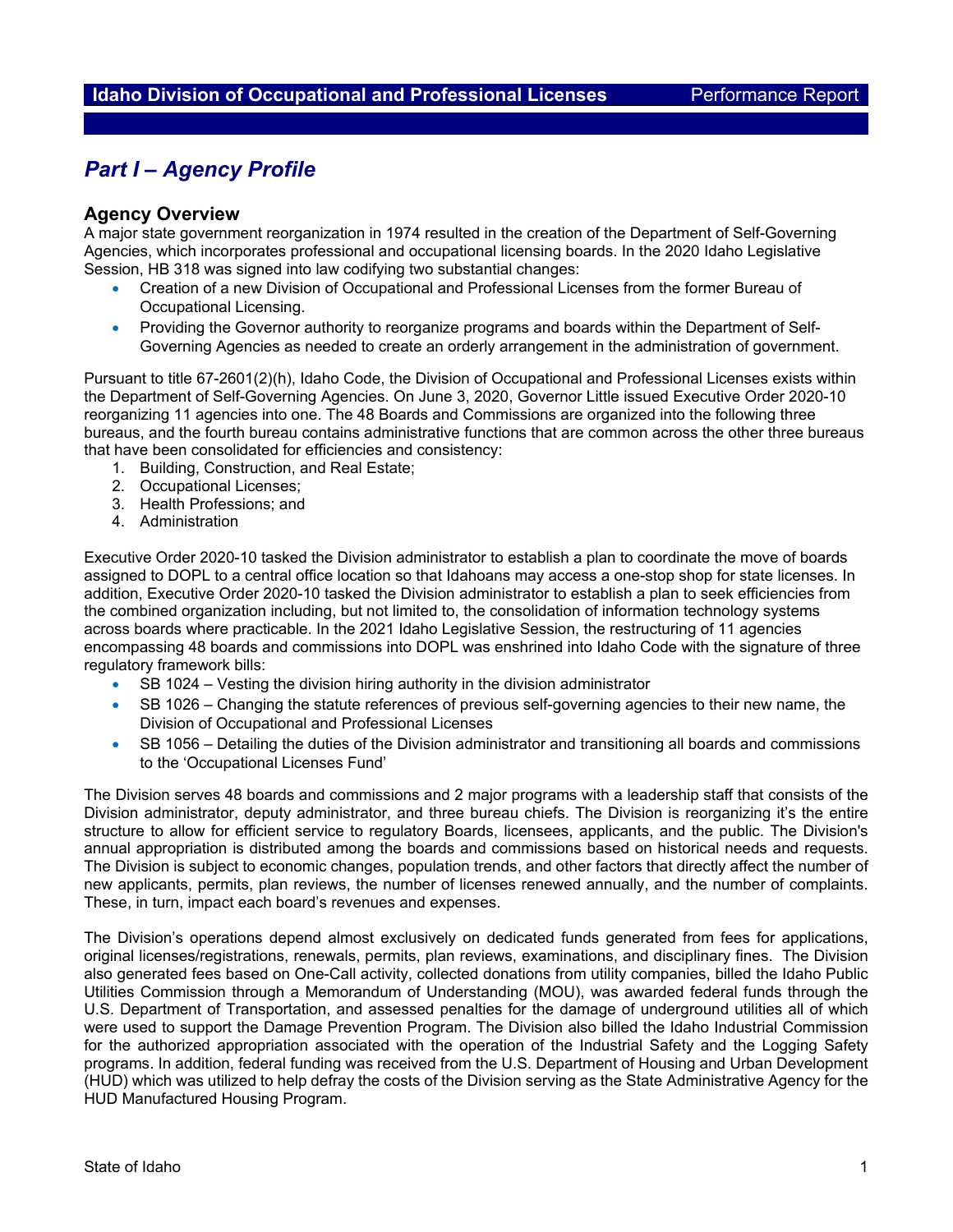## **Core Functions/Idaho Code**

The Division of Occupational and Professional Licenses is a self-governing agency pursuant to Idaho Code § 67-2601(2)(h). The Division umbrella provides the administrative, fiscal, legal, and investigative services for each of the forty-eight boards and commissions. While each profession, occupation, and trade is different, all Boards have the same charge: consumer protection. They do this by ensuring that those entering the practice meet minimum standards of competency before issuing a license and responding to complaints from the public. Each Board operates independently under its own laws and rules, and operates in alignment with the Division structure and operations. This arrangement allows Boards to maintain an office, to have staff, and to provide services to the public and licensees at a greatly reduced cost to applicants and licensees.

The following boards and commissions make up three bureaus within the Division:

- Board of Accountancy
- Idaho State Board of Acupuncture
- Board of Architectural Examiners
- Board of Athletic Trainers
- Athletic Commission
- Barber and Cosmetology Services Licensing Board
- Building Code Board
- Board of Chiropractic Physicians
- Contractors Board
- Licensing Board of Professional Counselors and Marriage and Family Therapists
- Damage Prevention Board
- Board of Dentistry
- Board of Denturitry
- Dietetic Licensure Board
- Driving Businesses Licensure Board
- Factory Built Structures Board
- Electrical Board
- HVAC Board
- Professional Engineers and Professional Land Surveyors Board
- Genetic Counselors Licensing Board
- Board of Registration for Professional **Geologists**
- Board of Landscape Architects
- Liquefied Petroleum Gas Safety Board
- Board of Massage Therapy
- Board of Medicine
- Board of Midwifery
- Board of Morticians
- Naturopathic Medical Board
- Board of Nursing
- Board of Examiners of Nursing Home **Administrators**
- Occupational Therapy Licensure Board
- Board of Optometry
- Outfitters and Guides Licensing Board
- Board of Pharmacy
- Board of Physical Therapists
- Plumbing Board
- Board of Podiatry
- Board of Psychologist Examiners
- Public Works Contractors Licensing Board
- Real Estate Appraiser Board
- Real Estate Commission
- Board of Examiners of Residential Care Facility Administrators
- Respiratory Therapy Licensure Board
- Board of Social Work Examiners
- Shorthand Reporters Board
- Speech, Hearing & Communication Services Licensure Board; and
- Board of Veterinary Medicine
- Board of Drinking Water and Wastewater Professionals.

## **Revenue and Expenditures**

| Revenue                             | <b>FY 2018</b> | <b>FY 2019</b> | <b>FY 2020</b> | <b>FY 2021</b> |
|-------------------------------------|----------------|----------------|----------------|----------------|
| Dedicated State Regulatory Fund     | \$27,248,900   | \$28,829,600   | \$26,825,300   | \$31,989,800   |
| <b>Federal Grant Fund</b>           | \$66,000       | \$84,700       | \$717,200      | \$3,173,900    |
| <b>General Fund</b>                 | \$0            | \$5,500        | \$1,300        | \$2,500        |
| Civil Penalty Real Estate Fund      | \$150,600      | \$193,900      | \$187.900      | \$147,100      |
| Logging/Industrial Safety Misc. Rev | \$1,084,500    | \$1,119,900    | \$1,596,000    | \$942,500      |
| Fund                                |                |                |                |                |
| Total                               | \$28,550,000   | \$30,233,600   | \$29,327,700   | \$36,255,800   |
| <b>Expenditures</b>                 | <b>FY 2018</b> | <b>FY 2019</b> | <b>FY 2020</b> | <b>FY 2021</b> |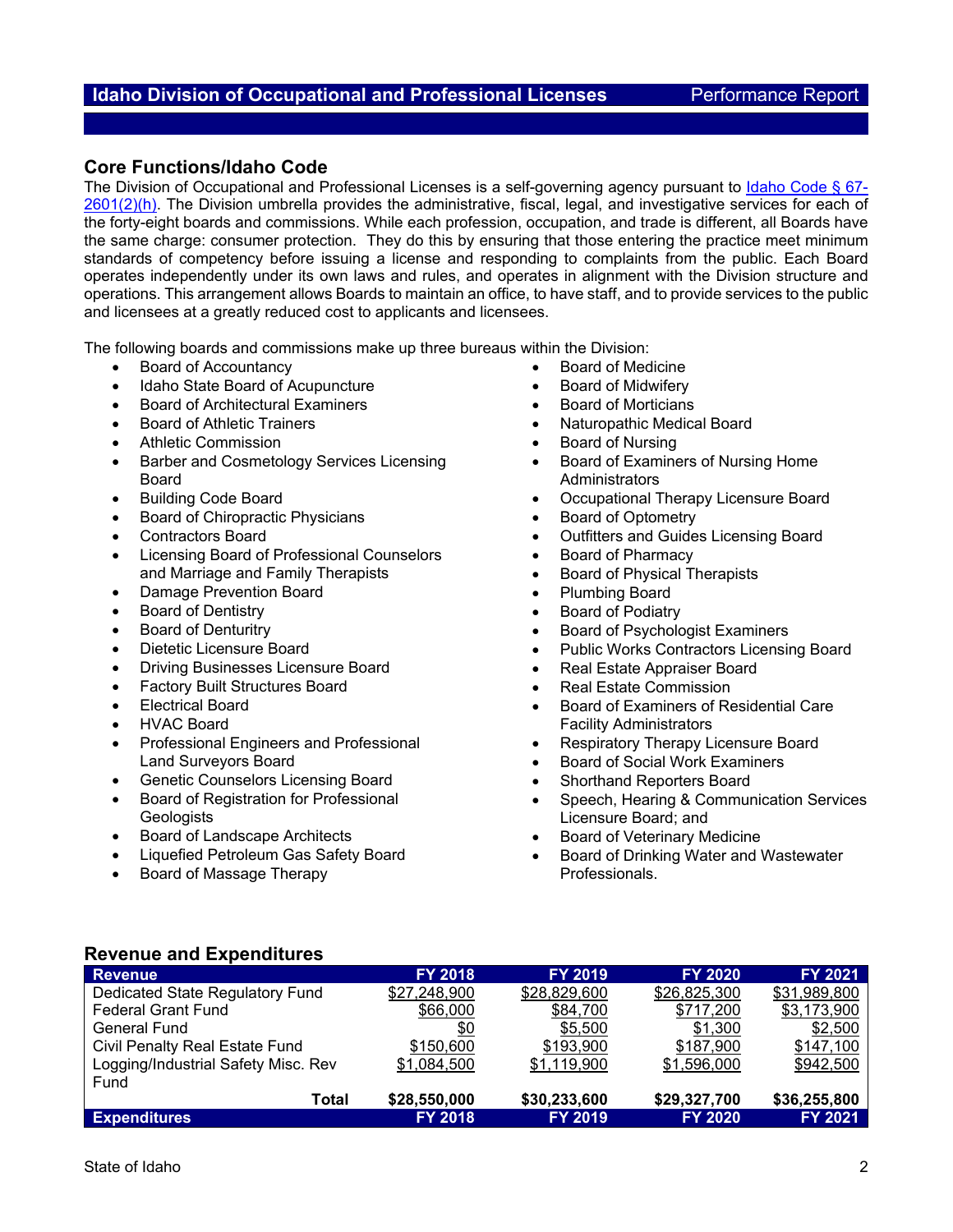| Personnel Costs               |       | \$18,043,900 | \$18,671,700 | \$19,632,400 | \$19.842.900 |
|-------------------------------|-------|--------------|--------------|--------------|--------------|
| <b>Operating Expenditures</b> |       | \$7,343,000  | \$7,490,300  | \$10,109,900 | \$10.598.200 |
| Capital Outlay                |       | \$1,038,300  | \$962,600    | \$545,800    | \$1,720,000  |
| Trustee/Benefit Payments      |       | \$34,600     | \$33,400     | \$30,800     | \$35,400     |
|                               | Total | \$26,459,800 | \$27.158.000 | \$30,318,900 | \$32,196,500 |

## **Profile of Cases Managed and/or Key Services Provided**

| <b>Cases Managed and/or Key Services</b><br><b>Provided</b>     | FY 2018   | <b>FY 2019</b> | <b>FY 2020</b> | <b>FY 2021</b> |
|-----------------------------------------------------------------|-----------|----------------|----------------|----------------|
| Active Licensees on June 30                                     | 145,116   | 178,036        | 179,953        | 192,372        |
| Applications Received <sup>3</sup>                              |           |                |                |                |
| New Licenses Issued <sup>3</sup>                                |           |                |                |                |
| License Renewals Issued <sup>3</sup>                            |           |                |                |                |
| Board Meeting Held <sup>3</sup>                                 |           |                |                |                |
| Administrative Hearing Held <sup>3</sup>                        |           |                |                |                |
| <b>Disciplinary Actions</b>                                     | 542       | 267            | 510            | 359            |
| Facility Inspections <sup>1</sup>                               |           |                |                |                |
| Building Permits Issued <sup>2</sup>                            | ۰         |                |                |                |
| Building Permits Inspections Completed <sup>2</sup>             |           |                |                |                |
| <b>Building Plan Reviews Completed</b>                          | 3,400     | 800            | 900            | 1,400          |
| <b>Damage Prevention Education</b><br>Participants <sup>3</sup> |           |                |                |                |
| Manufactured Housing HUD Labels<br>Is sued <sup>3</sup>         |           |                |                |                |
| <b>Controlled Substance Prescriptions</b><br>Reported           | 2,959,683 | 2,885,781      | 2,831,513      | 2,622,418      |
| <b>Patient Profiles Provided</b>                                | 3,066     | 1,848          | 2,300          | 1,006          |
| PDMP 24/7 Online Request                                        | 7,150,629 | 21,004,238     | 55,651,815     | 96,603,632     |
| <b>Pre-Litigation Screening Panels</b>                          | 109       | 110            | 103            | 86             |
| Real Estate Office Audits Completed                             | 203       | 183            | 369            | 390            |

1 Regular facility inspections of Pharmacies, Drug outlets, Barber/Cosmetology, dental anesthesia, public buildings, logging operations, and elevators.

2 Electrical, Plumbing, & HVAC permits and permit inspections.

3 The Division will begin providing this data information in future fiscal year PMR reports.

## **Licensing Freedom Act**

Agencies who participate in licensure must report on the number of applicants denied licensure or license renewal and the number of disciplinary actions taken against license holders.

|                                                        | <b>FY 2018</b> | <b>FY 2019</b> | <b>FY 2020</b> | <b>FY 2021</b> |  |  |  |
|--------------------------------------------------------|----------------|----------------|----------------|----------------|--|--|--|
| <b>BOARD OF ACCOUNTANCY</b>                            |                |                |                |                |  |  |  |
| <b>Total Number of Licenses</b>                        | 3,449          | 3,370          | 3,410          | 3,485          |  |  |  |
| Number of New Applicants Denied Licensure              |                |                |                |                |  |  |  |
| Number of Applicants Refused Renewal of a License      | 0              | 0              |                |                |  |  |  |
| Number of Complaints Against Licensees                 | 8              | 8              | 10             | 10             |  |  |  |
| Number of Final Disciplinary Actions Against Licensees |                |                | 6              | 8              |  |  |  |
| <b>IDAHO BOARD OF ACUPUNCTURE</b>                      |                |                |                |                |  |  |  |
| <b>Total Number of Licenses</b>                        | 181            | 185            | 206            | 214            |  |  |  |
| Number of New Applicants Denied Licensure              | 0              | 0              |                |                |  |  |  |
| Number of Applicants Refused Renewal of a License      |                | 0              |                |                |  |  |  |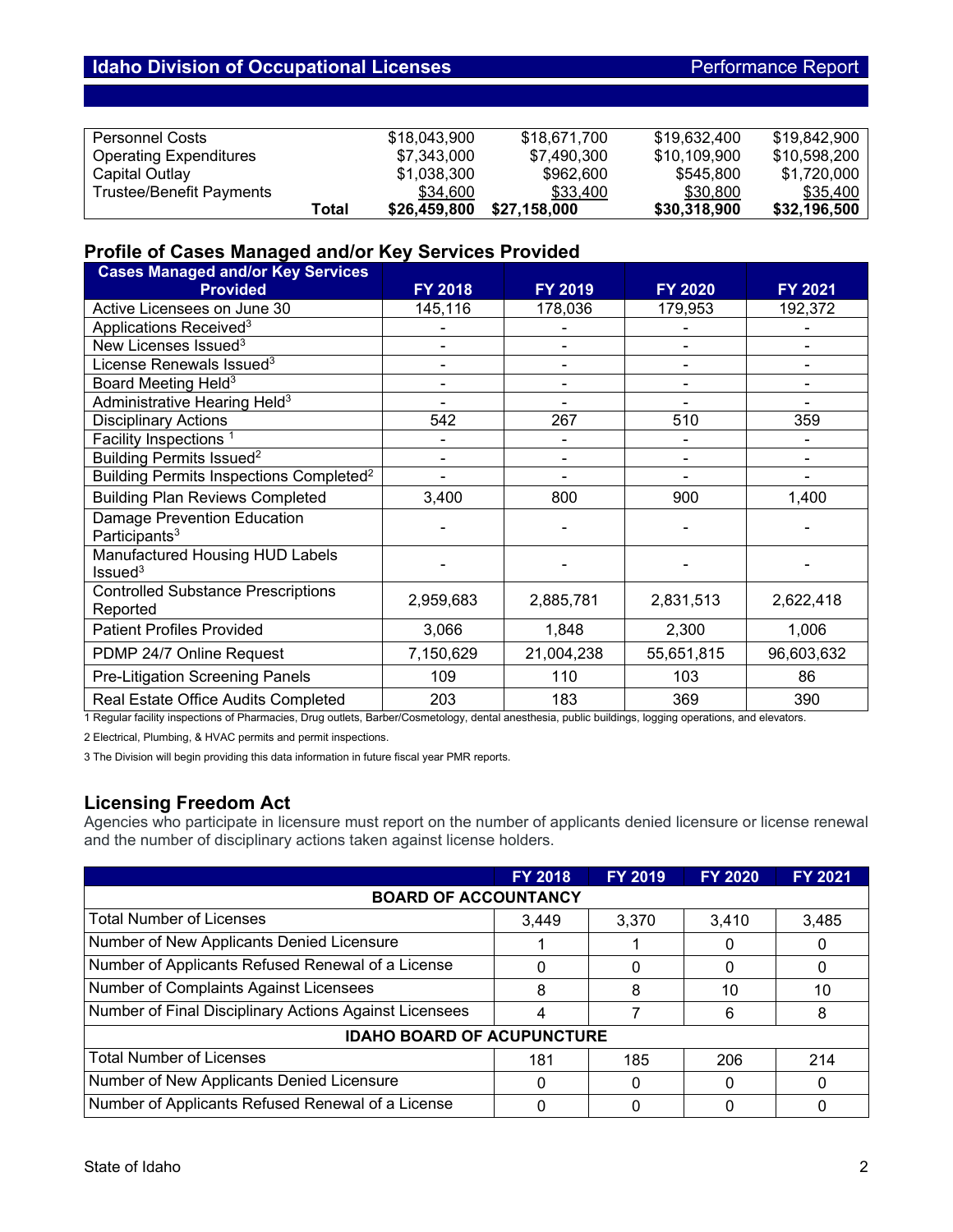|                                                                                               | FY 2018        | FY 2019        | <b>FY 2020</b> | <b>FY 2021</b> |  |
|-----------------------------------------------------------------------------------------------|----------------|----------------|----------------|----------------|--|
| Number of Complaints Against Licensees                                                        | 2              | 0              | 3              | 0              |  |
| Number of Final Disciplinary Actions Against Licensees                                        | 1              | 0              | $\mathbf 0$    | 1              |  |
| <b>IDAHO BOARD OF ARCHITECTURAL EXAMINERS</b>                                                 |                |                |                |                |  |
| <b>Total Number of Licenses</b>                                                               | 1910           | 1927           | 1962           | 2117           |  |
| Number of New Applicants Denied Licensure                                                     | 0              | 0              | $\mathbf{0}$   | 0              |  |
| Number of Applicants Refused Renewal of a License                                             | 0              | 0              | $\mathbf 0$    | 0              |  |
| Number of Complaints Against Licensees                                                        | 13             | 12             | 6              | 5              |  |
| Number of Final Disciplinary Actions Against Licensees                                        | 4              | $\overline{2}$ | 1              | 0              |  |
| <b>IDAHO ATHLETIC COMMISSION</b>                                                              |                |                |                |                |  |
| <b>Total Number of Licenses</b>                                                               | 320            | 311            | 210            | 112            |  |
| Number of New Applicants Denied Licensure                                                     | 0              | 0              | $\mathbf{0}$   | 0              |  |
| Number of Applicants Refused Renewal of a License                                             | 0              | 0              | $\mathbf 0$    | 0              |  |
| Number of Complaints Against Licensees                                                        | 0              | 0              | $\overline{2}$ | 0              |  |
| Number of Final Disciplinary Actions Against Licensees                                        | $\overline{0}$ | $\mathbf 0$    | $\overline{0}$ | 0              |  |
| IDAHO BARBER AND COSMETOLOGY SERVICES LICENSING BOARD                                         |                |                |                |                |  |
| <b>Total Number of Licenses</b>                                                               | 25693          | 25784          | 26355          | 26658          |  |
| Number of New Applicants Denied Licensure                                                     | 3              | 8              | 0              | 3              |  |
| Number of Applicants Refused Renewal of a License                                             | 0              | 0              | $\mathbf 0$    | 0              |  |
| Number of Complaints Against Licensees                                                        | 354            | 262            | 322            | 268            |  |
| Number of Final Disciplinary Actions Against Licensees                                        | 277            | 129            | 210            | 201            |  |
| <b>IDAHO BOARD OF CHIROPRACTIC PHYSICIANS</b>                                                 |                |                |                |                |  |
| <b>Total Number of Licenses</b>                                                               | 777            | 788            | 817            | 864            |  |
| Number of New Applicants Denied Licensure                                                     | 0              | 3              | 1              | 3              |  |
| Number of Applicants Refused Renewal of a License                                             | 0              | $\mathbf 0$    | $\mathbf 0$    | 0              |  |
| Number of Complaints Against Licensees                                                        | 12             | 21             | 9              | 5              |  |
| Number of Final Disciplinary Actions Against Licensees                                        | $\mathbf 0$    | $\overline{2}$ | 3              | $\overline{2}$ |  |
| <b>IDAHO CONTRACTORS BOARD</b>                                                                |                |                |                |                |  |
| <b>Total Number of Licenses</b>                                                               | 18538          | 18923          | 19751          | 20440          |  |
| Number of New Applicants Denied Licensure                                                     | 6              | 11             | 1              | 0              |  |
| Number of Applicants Refused Renewal of a License                                             | 0              | 0              | 0              | 0              |  |
| Number of Complaints Against Licensees                                                        | 340            | 351            | 256            | 162            |  |
| Number of Final Disciplinary Actions Against Licensees                                        | 62             | 23             | 114            | 75             |  |
| <b>IDAHO LICENSING BOARD OF PROFESSIONAL COUNSELORS</b><br>AND MARRIAGE AND FAMILY THERAPISTS |                |                |                |                |  |
| <b>Total Number of Licenses</b>                                                               | 2535           | 2564           | 2673           | 2835           |  |
| Number of New Applicants Denied Licensure                                                     | 9              | $\overline{2}$ | 1              | 1              |  |
| Number of Applicants Refused Renewal of a License                                             | 0              | 0              | $\mathbf{0}$   | 0              |  |
| Number of Complaints Against Licensees                                                        | 27             | 41             | 37             | 43             |  |
| Number of Final Disciplinary Actions Against Licensees                                        | 8              | $\mathbf 1$    | 8              | 1              |  |
| <b>BOARD OF DENTISTRY</b>                                                                     |                |                |                |                |  |
| <b>Total Number of Licenses</b>                                                               | 3,613          | 3,400          | 3,787          | 3,758          |  |
| Number of New Applicants Denied Licensure                                                     | 1              | 0              | 0              | 0              |  |
| Number of Applicants Refused Renewal of a License                                             | $\pmb{0}$      | $\pmb{0}$      | $\mathbf 0$    | 0              |  |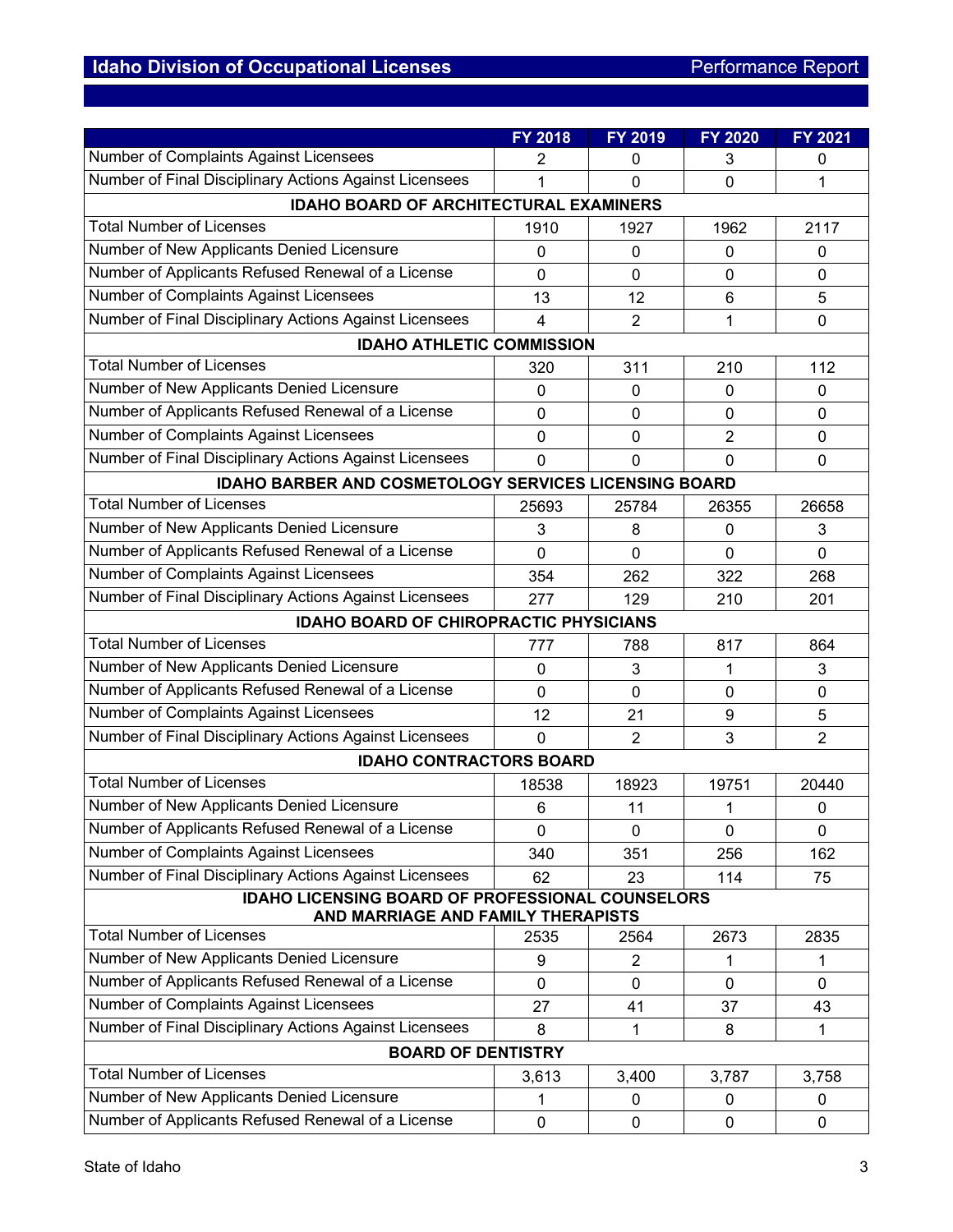|                                                                                       | <b>FY 2018</b> | FY 2019        | FY 2020        | FY 2021        |  |  |
|---------------------------------------------------------------------------------------|----------------|----------------|----------------|----------------|--|--|
| Number of Complaints Against Licensees                                                | 111            | 34             | 26             | 33             |  |  |
| Number of Final Disciplinary Actions Against Licensees                                | 7              | 1              | 4              | 0              |  |  |
| <b>IDAHO BOARD OF DENTURITY</b>                                                       |                |                |                |                |  |  |
| <b>Total Number of Licenses</b>                                                       | 29             | 29             | 32             | 28             |  |  |
| Number of New Applicants Denied Licensure                                             | 0              | $\Omega$       | $\Omega$       | 0              |  |  |
| Number of Applicants Refused Renewal of a License                                     | 0              | 0              | $\mathbf 0$    | 0              |  |  |
| Number of Complaints Against Licensees                                                | 0              | 0              | $\mathbf 0$    | 0              |  |  |
| Number of Final Disciplinary Actions Against Licensees                                | 0              | 0              | $\mathbf 0$    | 0              |  |  |
| STATE DRIVING BUSINESSES LICENSURE BOARD                                              |                |                |                |                |  |  |
| <b>Total Number of Licenses</b>                                                       | 233            | 222            | 224            | 202            |  |  |
| Number of New Applicants Denied Licensure                                             | 1              | $\mathbf 0$    | $\mathbf 0$    | 0              |  |  |
| Number of Applicants Refused Renewal of a License                                     | 0              | 0              | $\mathbf 0$    | 0              |  |  |
| Number of Complaints Against Licensees                                                | $\overline{2}$ | 4              | $\mathbf 0$    | $\overline{2}$ |  |  |
| Number of Final Disciplinary Actions Against Licensees                                | 0              | $\overline{2}$ | $\mathbf 0$    | $\mathbf 0$    |  |  |
| <b>ELECTRICAL BOARD</b>                                                               |                |                |                |                |  |  |
| <b>Total Number of Licenses</b>                                                       |                | 16,119         | 16,210         | 16,054         |  |  |
| Number of New Applicants Denied Licensure **                                          |                | 114            | 74             | 279            |  |  |
| Number of Applicants Refused Renewal of a License *                                   |                | 0              | 0              | 0              |  |  |
| Number of Complaints Against Licensees                                                | $\overline{a}$ | 8              | 9              | 9              |  |  |
| Number of Final Disciplinary Actions Against Licensee                                 |                | 0              | 0              | 0              |  |  |
| BOARD OF PROFESSIONAL ENGINEERS AND LAND SURVEYORS                                    |                |                |                |                |  |  |
| <b>Total Number of Licenses</b>                                                       | 10872          | 11324          | 11286          | 12273          |  |  |
| Number of New Applicants Denied Licensure                                             | 2              | $\overline{2}$ | 5              | 5              |  |  |
| Number of Applicants Refused Renewal of a License                                     | 0              | 0              | $\Omega$       | 0              |  |  |
| Number of Complaints Against Licensees                                                | 11             | 26             | 19             | 12             |  |  |
| Number of Final Disciplinary Actions Against Licensees                                | 3              | 5              | $\overline{7}$ | 0              |  |  |
| <b>FACTORY BUILT STRUCTURES BOARD</b>                                                 |                |                |                |                |  |  |
| <b>Total Number of Licenses</b>                                                       |                | 154            | 154            | 95             |  |  |
| Number of New Applicants Denied Licensure **                                          |                | $\mathbf 0$    | 0              | $\overline{2}$ |  |  |
| Number of Applicants Refused Renewal of a License *                                   |                | 0              | 0              | 0              |  |  |
| Number of Complaints Against Licensees                                                |                | 0              | $\mathbf{0}$   | 0              |  |  |
| Number of Final Disciplinary Actions Against Licensees                                |                | 0              | $\mathbf{0}$   | 0              |  |  |
| <b>GENETIC COUNSELORS LICENSING BOARD</b>                                             |                |                |                |                |  |  |
| <b>Total Number of Licenses</b>                                                       | 131            | 145            | 188            | 255            |  |  |
| Number of New Applicants Denied Licensure                                             | 0              | 0              | 0              | 0              |  |  |
| Number of Applicants Refused Renewal of a License                                     | 0              | 0              | 0              | 0              |  |  |
| <b>Number of Complaints Against Licensees</b>                                         | 1              | 0              | $\mathbf 0$    | 0              |  |  |
| Number of Final Disciplinary Actions Against Licensees<br>0<br>0<br>$\mathbf{0}$<br>0 |                |                |                |                |  |  |
| IDAHO BOARD OF REGISTRATION FOR PROFESSIONAL GEOLOGISTS                               |                |                |                |                |  |  |
| <b>Total Number of Licenses</b>                                                       | 596            | 602            | 597            | 544            |  |  |
| Number of New Applicants Denied Licensure                                             | 0              | 0              | 0              | 0              |  |  |
| Number of Applicants Refused Renewal of a License                                     | $\pmb{0}$      | 0              | $\mathbf 0$    | 0              |  |  |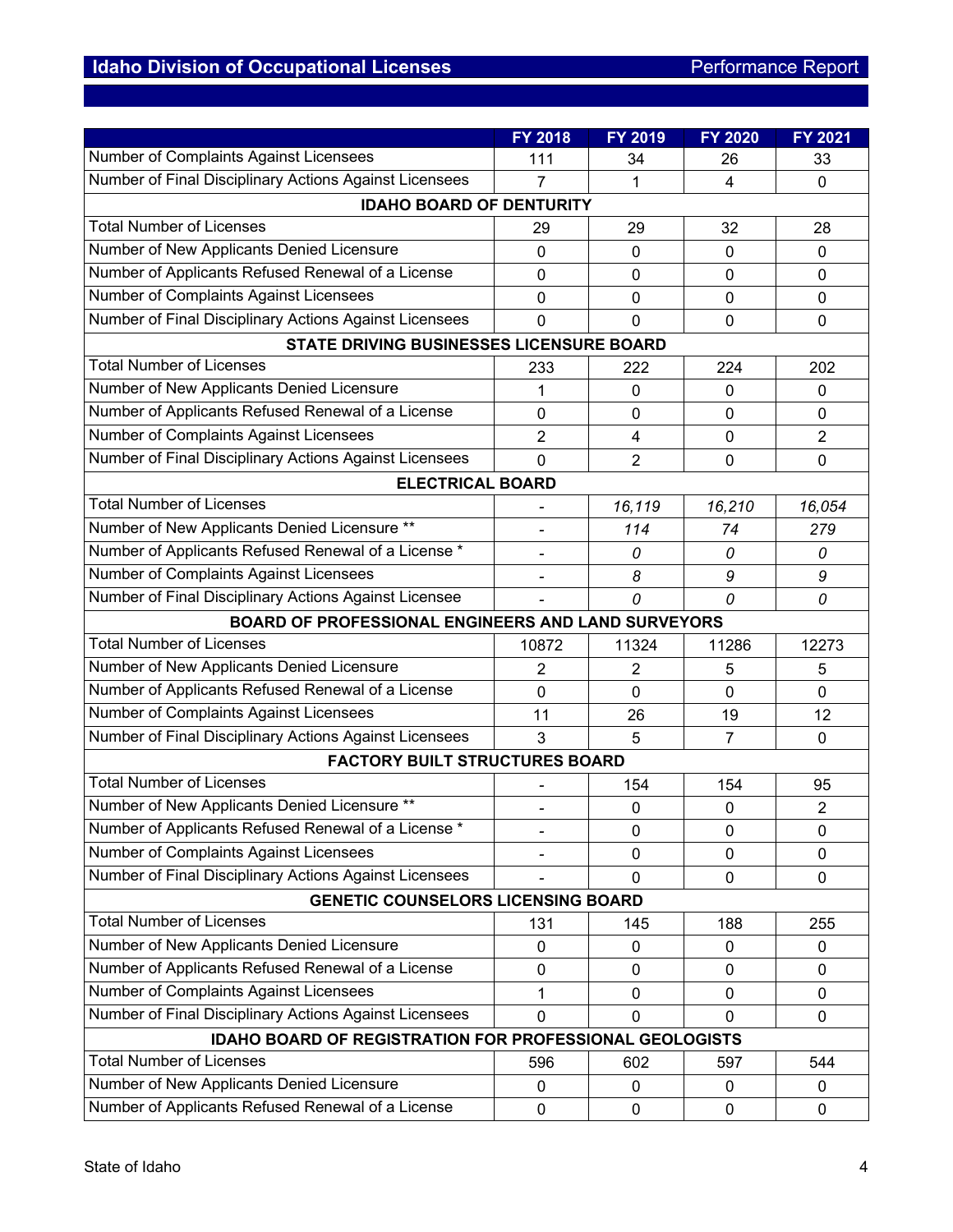|                                                        | <b>FY 2018</b> | FY 2019     | <b>FY 2020</b> | FY 2021        |  |  |  |  |
|--------------------------------------------------------|----------------|-------------|----------------|----------------|--|--|--|--|
| Number of Complaints Against Licensees                 | 1              | 0           | 0              | 0              |  |  |  |  |
| Number of Final Disciplinary Actions Against Licensees | 0              | 0           | $\mathbf 0$    | 1              |  |  |  |  |
| <b>HVAC BOARD</b>                                      |                |             |                |                |  |  |  |  |
| <b>Total Number of Licenses</b>                        |                | 7406        | 7492           | 7828           |  |  |  |  |
| Number of New Applicants Denied Licensure **           |                | 36          | 42             | 63             |  |  |  |  |
| Number of Applicants Refused Renewal of a License *    |                | $\mathbf 0$ | $\mathbf 0$    | 0              |  |  |  |  |
| <b>Number of Complaints Against Licensees</b>          | -              | 1           | 1              | 0              |  |  |  |  |
| Number of Final Disciplinary Actions Against Licensees |                | 0           | $\mathbf 0$    | $\overline{0}$ |  |  |  |  |
| <b>IDAHO BOARD OF LANDSCAPE ARCHITECTS</b>             |                |             |                |                |  |  |  |  |
| <b>Total Number of Licenses</b>                        | 285            | 278         | 300            | 297            |  |  |  |  |
| Number of New Applicants Denied Licensure              | $\overline{2}$ | 0           | $\mathbf{0}$   | 0              |  |  |  |  |
| Number of Applicants Refused Renewal of a License      | 0              | 0           | $\mathbf 0$    | 0              |  |  |  |  |
| Number of Complaints Against Licensees                 | 1              | 1           | 1              | 0              |  |  |  |  |
| Number of Final Disciplinary Actions Against Licensees | $\overline{0}$ | 1           | $\mathbf 0$    | 0              |  |  |  |  |
| <b>IDAHO LIQUEFIED PETROLEUM GAS SAFETY BOARD</b>      |                |             |                |                |  |  |  |  |
| <b>Total Number of Licenses</b>                        | 628            | 648         | 634            | 553            |  |  |  |  |
| Number of New Applicants Denied Licensure              | 0              | 0           | 0              | 0              |  |  |  |  |
| Number of Applicants Refused Renewal of a License      | 0              | 0           | $\Omega$       | 0              |  |  |  |  |
| Number of Complaints Against Licensees                 | 20             | 33          | 27             | 41             |  |  |  |  |
| Number of Final Disciplinary Actions Against Licensees | $\overline{2}$ | $\mathbf 0$ | 1              | 0              |  |  |  |  |
| <b>IDAHO BOARD OF MASSAGE THERAPY</b>                  |                |             |                |                |  |  |  |  |
| <b>Total Number of Licenses</b>                        | 2358           | 2371        | 2420           | 2445           |  |  |  |  |
| Number of New Applicants Denied Licensure              | 0              | 0           | 0              | 1              |  |  |  |  |
| Number of Applicants Refused Renewal of a License      | 0              | 0           | $\Omega$       | 0              |  |  |  |  |
| Number of Complaints Against Licensees                 | 31             | 11          | 17             | 11             |  |  |  |  |
| Number of Final Disciplinary Actions Against Licensees | 22             | $\mathbf 0$ | 9              | $\overline{4}$ |  |  |  |  |
| <b>BOARD OF MEDICINE</b>                               |                |             |                |                |  |  |  |  |
| <b>Total Number of Licenses</b>                        | 9029           | 9537        | 10581          | 11176          |  |  |  |  |
| Number of New Applicants Denied Licensure              | 0              | 2           | 3              | 3              |  |  |  |  |
| Number of Applicants Refused Renewal of a License      | 0              | $\pmb{0}$   | 0              | 0              |  |  |  |  |
| Number of Complaints Against Licensees                 | 148            | 169         | 184            | 165            |  |  |  |  |
| Number of Final Disciplinary Actions Against Licensees | 22             | 11          | 15             | 8              |  |  |  |  |
| <b>BOARD OF ATHLETIC TRAINERS</b>                      |                |             |                |                |  |  |  |  |
| <b>Total Number of Licenses</b>                        | 274            | 302         | 304            | 308            |  |  |  |  |
| Number of New Applicants Denied Licensure              | $\pmb{0}$      | $\pmb{0}$   | $\mathbf 0$    | 0              |  |  |  |  |
| Number of Applicants Refused Renewal of a License      | 0              | 0           | $\mathbf{0}$   | 0              |  |  |  |  |
| Number of Complaints Against Licensees                 | 1              | $\pmb{0}$   | $\overline{2}$ | 0              |  |  |  |  |
| Number of Final Disciplinary Actions Against Licensees | $\mathbf{1}$   | $\pmb{0}$   | $\pmb{0}$      | 0              |  |  |  |  |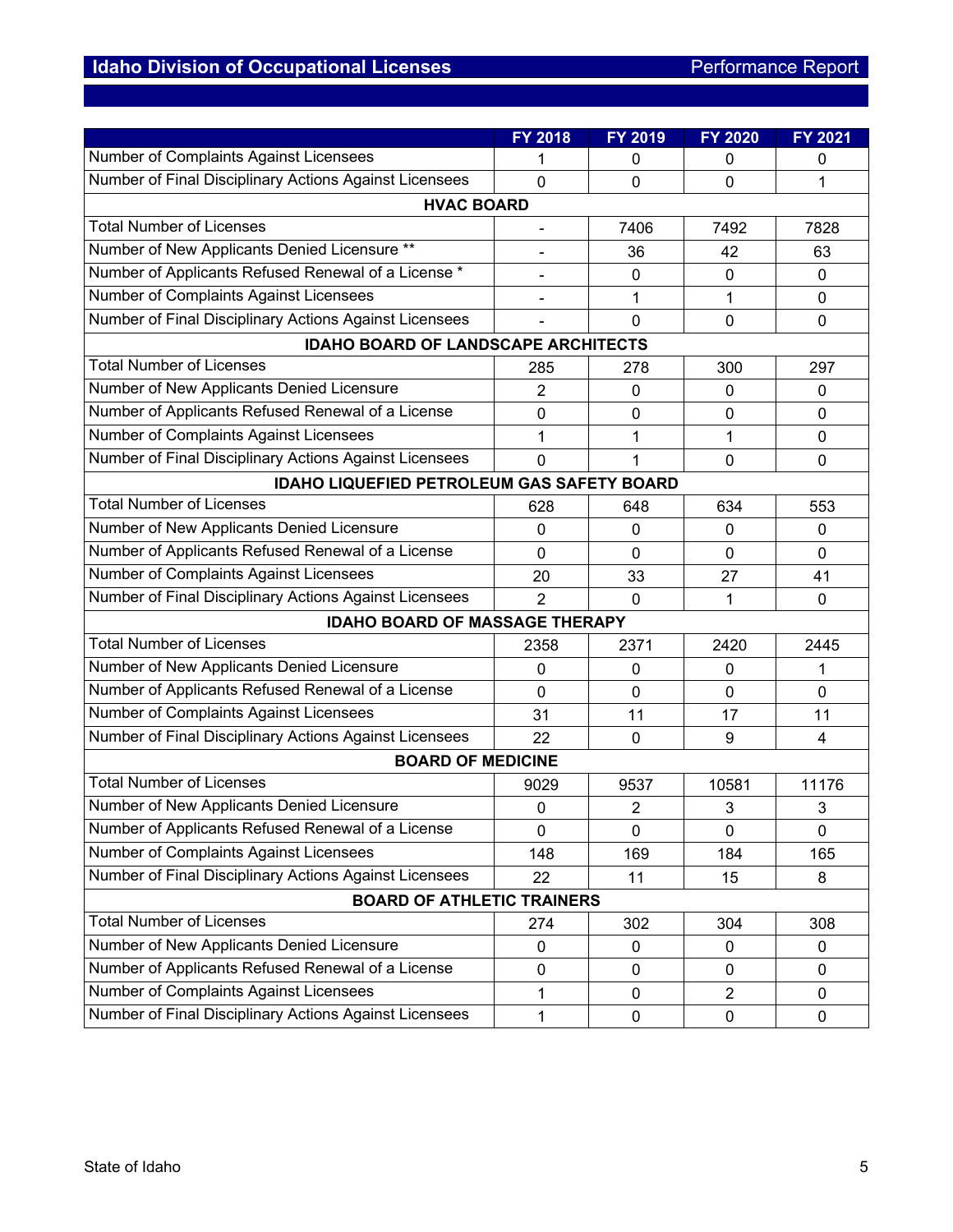|                                                                | <b>FY 2018</b> | FY 2019          | <b>FY 2020</b> | <b>FY 2021</b> |  |  |  |
|----------------------------------------------------------------|----------------|------------------|----------------|----------------|--|--|--|
| <b>DIETETIC LICENSURE BOARD</b>                                |                |                  |                |                |  |  |  |
| <b>Total Number of Licenses</b>                                | 651            | 693              | 690            | 727            |  |  |  |
| Number of New Applicants Denied Licensure                      | $\mathbf 0$    | 0                | $\mathbf 0$    | 0              |  |  |  |
| Number of Applicants Refused Renewal of a License              | 0              | 0                | $\mathbf 0$    | 0              |  |  |  |
| Number of Complaints Against Licensees                         | 1              | 0                | 3              | 0              |  |  |  |
| Number of Final Disciplinary Actions Against Licensees         | 1              | 0                | $\mathbf 0$    | 0              |  |  |  |
| <b>RESPIRATORY THERAPY LICENSURE BOARD</b>                     |                |                  |                |                |  |  |  |
| <b>Total Number of Licenses</b>                                | 1081           | 1130             | 1166           | 1193           |  |  |  |
| Number of New Applicants Denied Licensure                      | 0              | $\mathbf 0$      | 1              | 0              |  |  |  |
| Number of Applicants Refused Renewal of a License              | 0              | $\mathbf 0$      | $\mathbf 0$    | $\Omega$       |  |  |  |
| Number of Complaints Against Licensees                         | 5              | 1                | 8              | 11             |  |  |  |
| Number of Final Disciplinary Actions Against Licensees         | 0              | $\mathbf 0$      | 1              | 0              |  |  |  |
| NATUROPATHIC MEDICAL BOARD (established 7/2020)                |                |                  |                |                |  |  |  |
| <b>Total Number of Licenses</b>                                | 0              | 0                | 0              | 24             |  |  |  |
| Number of New Applicants Denied Licensure                      | 0              | 0                | $\mathbf 0$    | $\Omega$       |  |  |  |
| Number of Applicants Refused Renewal of a License              | 0              | 0                | $\mathbf{0}$   | 0              |  |  |  |
| Number of Complaints Against Licensees                         | 0              | $\mathbf 0$      | $\mathbf 0$    | 0              |  |  |  |
| Number of Final Disciplinary Actions Against Licensees         | 0              | $\mathbf 0$      | $\mathbf 0$    | 0              |  |  |  |
| <b>STATE BOARD OF MIDWIFERY</b>                                |                |                  |                |                |  |  |  |
| <b>Total Number of Licenses</b>                                | 58             | 59               | 57             | 60             |  |  |  |
| Number of New Applicants Denied Licensure                      | 0              | 0                | $\mathbf{0}$   | 0              |  |  |  |
| Number of Applicants Refused Renewal of a License              | 0              | 0                | $\mathbf 0$    | 0              |  |  |  |
| Number of Complaints Against Licensees                         | 14             | 2                | $\overline{2}$ | 11             |  |  |  |
| Number of Final Disciplinary Actions Against Licensees         | $\overline{2}$ | $\mathbf 0$      | 1              | $\overline{2}$ |  |  |  |
| <b>IDAHO BOARD OF MORTICIANS</b>                               |                |                  |                |                |  |  |  |
| <b>Total Number of Licenses</b>                                | 486            | 479              | 494            | 415            |  |  |  |
| Number of New Applicants Denied Licensure                      | 0              | 0                | $\mathbf 0$    | 0              |  |  |  |
| Number of Applicants Refused Renewal of a License              | 0              | 0                | $\mathbf{0}$   | 0              |  |  |  |
| Number of Complaints Against Licensees                         | 19             | 10               | 8              | 3              |  |  |  |
| Number of Final Disciplinary Actions Against Licensees         | $\overline{7}$ | 0                | 4              | 0              |  |  |  |
| <b>BOARD OF NURSING</b>                                        |                |                  |                |                |  |  |  |
| <b>Total Number of Licenses</b>                                | 33214          | 31431            | 31039          | 34498          |  |  |  |
| Number of New Applicants Denied Licensure                      | 3              | 1                | 1              | 1              |  |  |  |
| Number of Applicants Refused Renewal of a License              | $\overline{0}$ | 3                | 11             | 1              |  |  |  |
| Number of Complaints Against Licensees                         | 213            | 173              | 386            | 612            |  |  |  |
| Number of Final Disciplinary Actions Against Licensees         | 15             | 11               | 12             | 15             |  |  |  |
| <b>IDAHO BOARD OF EXAMINERS OF NURSING HOME ADMINISTRATORS</b> |                |                  |                |                |  |  |  |
| <b>Total Number of Licenses</b>                                | 198            | 206              | 213            | 199            |  |  |  |
| Number of New Applicants Denied Licensure                      | 1              | $\overline{2}$   | 1              | 0              |  |  |  |
| Number of Applicants Refused Renewal of a License              | 0              | $\mathbf 0$      | $\mathbf 0$    | 0              |  |  |  |
| Number of Complaints Against Licensees                         | 6              | 0                | 1              | 1              |  |  |  |
| Number of Final Disciplinary Actions Against Licensees         | 1              | $\boldsymbol{0}$ | $\mathbf 0$    | 0              |  |  |  |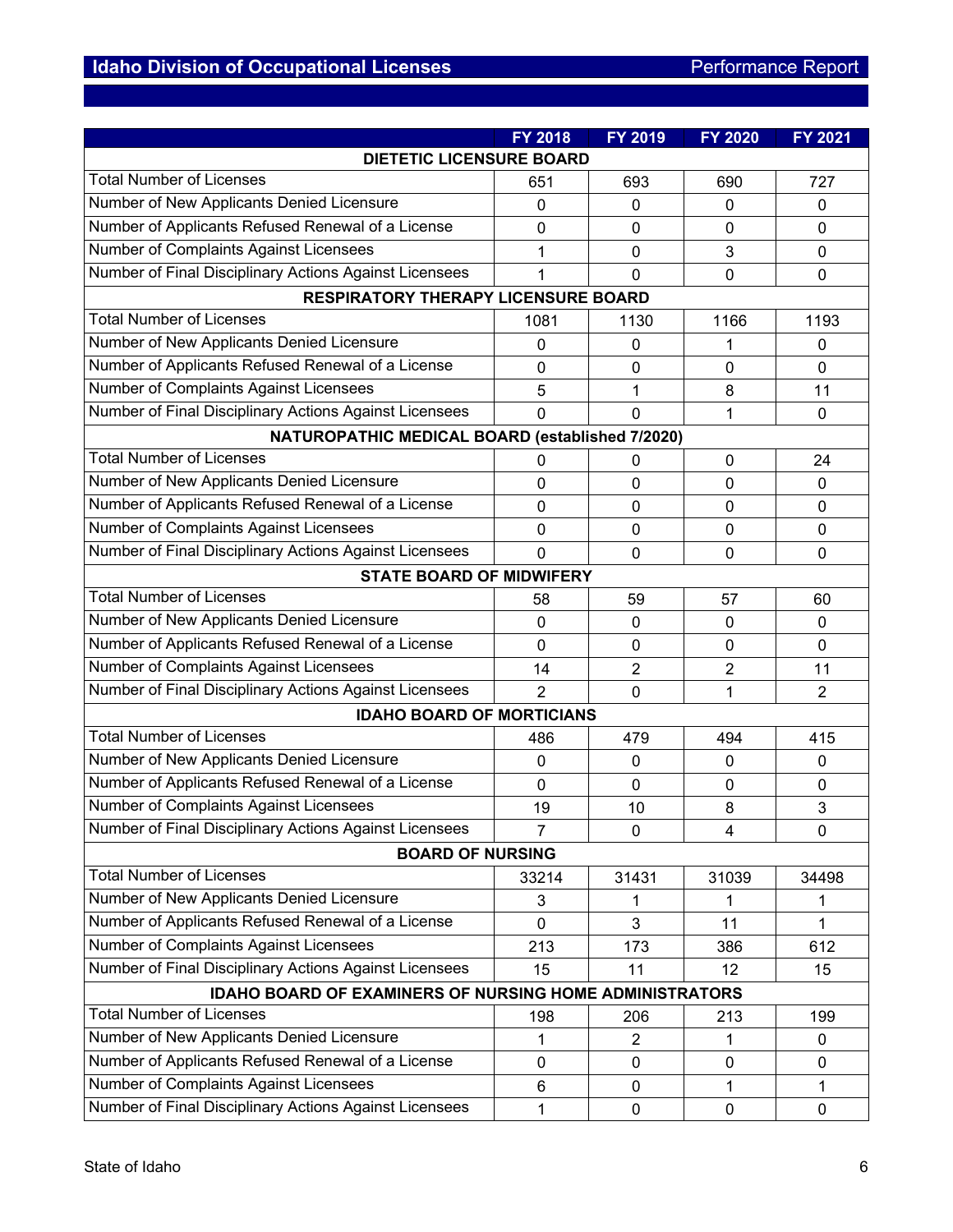|                                                        | FY 2018        | <b>FY 2019</b>          | <b>FY 2020</b> | FY 2021        |  |  |  |
|--------------------------------------------------------|----------------|-------------------------|----------------|----------------|--|--|--|
| STATE OCCUPATIONAL THERAPY LICENSURE BOARD             |                |                         |                |                |  |  |  |
| <b>Total Number of Licenses</b>                        | 1121           | 1130                    | 1167           | 1237           |  |  |  |
| Number of New Applicants Denied Licensure              | $\mathbf{0}$   | 0                       | 0              | 0              |  |  |  |
| Number of Applicants Refused Renewal of a License      | 0              | 0                       | $\mathbf{0}$   | 0              |  |  |  |
| Number of Complaints Against Licensees                 | 3              | $\overline{\mathbf{4}}$ | $\overline{2}$ | 0              |  |  |  |
| Number of Final Disciplinary Actions Against Licensees | 1              | 0                       | $\overline{0}$ | 1              |  |  |  |
| <b>IDAHO BOARD OF OPTOMETRY</b>                        |                |                         |                |                |  |  |  |
| <b>Total Number of Licenses</b>                        | 477            | 487                     | 487            | 481            |  |  |  |
| Number of New Applicants Denied Licensure              | $\mathbf 0$    | 0                       | 0              | 0              |  |  |  |
| Number of Applicants Refused Renewal of a License      | $\mathbf 0$    | 0                       | $\mathbf{0}$   | 0              |  |  |  |
| Number of Complaints Against Licensees                 | 40             | 6                       | 5              | 6              |  |  |  |
| Number of Final Disciplinary Actions Against Licensees | 5              | 3                       | 3              | 0              |  |  |  |
| <b>OUTFITTERS AND GUIDES LICENSING BOARD</b>           |                |                         |                |                |  |  |  |
| <b>Total Number of Licenses</b>                        | 3371           | 3512                    | 3238           | 4041           |  |  |  |
| Number of New Applicants Denied Licensure              | 5              | 6                       | 1              | 0              |  |  |  |
| Number of Applicants Refused Renewal of a License      | 181            | 0                       | $\mathbf{0}$   | 0              |  |  |  |
| Number of Complaints Against Licensees                 | 19             | 20                      | 29             | 20             |  |  |  |
| Number of Final Disciplinary Actions Against Licensees | 17             | 9                       | 23             | 10             |  |  |  |
| <b>BOARD OF PHARMACY</b>                               |                |                         |                |                |  |  |  |
| <b>Total Number of Licenses</b>                        | 19358          | 18922                   | 17448          | 22160          |  |  |  |
| Number of New Applicants Denied Licensure              | $\mathbf 0$    | 0                       | 0              | 0              |  |  |  |
| Number of Applicants Refused Renewal of a License      | $\mathbf 0$    | 0                       | $\mathbf{0}$   | 0              |  |  |  |
| Number of Complaints Against Licensees                 | $\overline{0}$ | 139                     | 232            | 398            |  |  |  |
| Number of Final Disciplinary Actions Against Licensees | 76             | 60                      | 82             | 26             |  |  |  |
| PHYSICAL THERAPY LICENSURE BOARD                       |                |                         |                |                |  |  |  |
| <b>Total Number of Licenses</b>                        | 3087           | 3245                    | 3335           | 3440           |  |  |  |
| Number of New Applicants Denied Licensure              | $\mathbf{0}$   | 0                       | $\mathbf 0$    | $\overline{2}$ |  |  |  |
| Number of Applicants Refused Renewal of a License      | $\mathbf 0$    | 0                       | 0              | 0              |  |  |  |
| Number of Complaints Against Licensees                 | $\overline{7}$ | 9                       | 9              | $\overline{2}$ |  |  |  |
| Number of Final Disciplinary Actions Against Licensees | 3              | 0                       | $\overline{2}$ | $\overline{2}$ |  |  |  |
| <b>PLUMBING BOARD</b>                                  |                |                         |                |                |  |  |  |
| <b>Total Number of Licenses</b>                        |                | 6,542                   | 7,306          | 7,699          |  |  |  |
| Number of New Applicants Denied Licensure **           |                | 38                      | 58             | 87             |  |  |  |
| Number of Applicants Refused Renewal of a License *    |                | 0                       | $\mathbf 0$    | 0              |  |  |  |
| Number of Complaints Against Licensees                 |                | 22                      | $\overline{4}$ | 10             |  |  |  |
| Number of Final Disciplinary Actions Against Licensees |                | 0                       | $\mathbf 0$    | $\pmb{0}$      |  |  |  |
| <b>IDAHO BOARD OF PODIATRY</b>                         |                |                         |                |                |  |  |  |
| <b>Total Number of Licenses</b>                        | 71             | 72                      | 72             | 80             |  |  |  |
| Number of New Applicants Denied Licensure              | $\mathbf{0}$   | 0                       | $\overline{2}$ | 0              |  |  |  |
| Number of Applicants Refused Renewal of a License      | $\mathbf 0$    | 0                       | $\mathbf 0$    | 0              |  |  |  |
| Number of Complaints Against Licensees                 | 4              | $\overline{2}$          | 5              | $\overline{2}$ |  |  |  |
| Number of Final Disciplinary Actions Against Licensees | 1              | $\pmb{0}$               | 1              | 0              |  |  |  |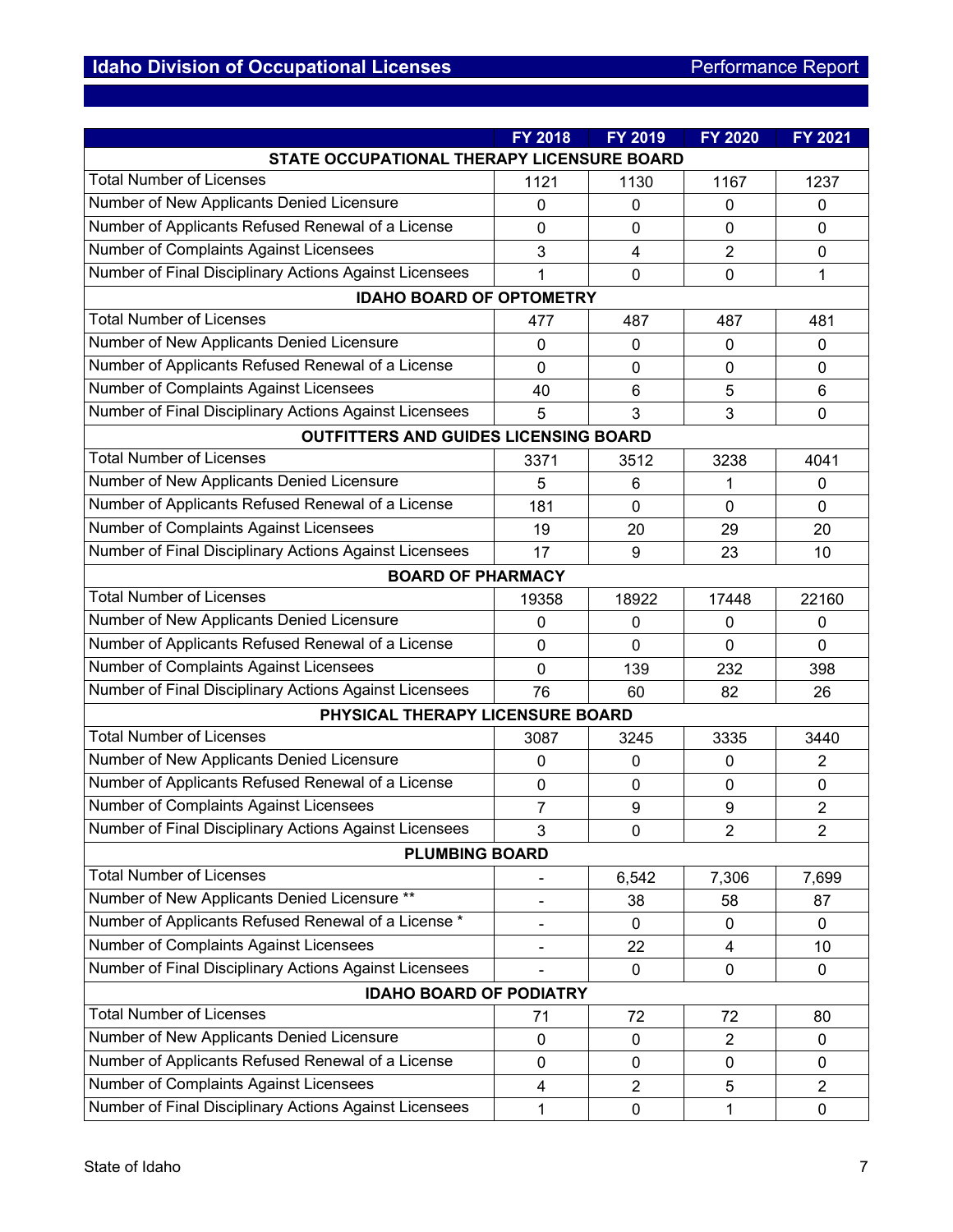|                                                                             | FY 2018        | <b>FY 2019</b> | <b>FY 2020</b> | <b>FY 2021</b> |  |  |  |
|-----------------------------------------------------------------------------|----------------|----------------|----------------|----------------|--|--|--|
| <b>IDAHO BOARD OF PSYCHOLOGIST EXAMINERS</b>                                |                |                |                |                |  |  |  |
| <b>Total Number of Licenses</b>                                             | 492            | 495            | 556            | 556            |  |  |  |
| Number of New Applicants Denied Licensure                                   | $\mathbf{0}$   | 0              | $\mathbf{0}$   | 2              |  |  |  |
| Number of Applicants Refused Renewal of a License                           | 0              | 0              | $\mathbf{0}$   | 0              |  |  |  |
| Number of Complaints Against Licensees                                      | 12             | 10             | 8              | 3              |  |  |  |
| Number of Final Disciplinary Actions Against Licensees                      | $\overline{0}$ | 0              | 3              | $\overline{2}$ |  |  |  |
| PUBLIC WORKS CONTRACTORS LICENSE BOARD                                      |                |                |                |                |  |  |  |
| <b>Total Number of Licenses</b>                                             |                | 3,244          | 3,092          | 3,021          |  |  |  |
| Number of New Applicants Denied Licensure **                                |                | 10             | 6              | 17             |  |  |  |
| Number of Applicants Refused Renewal of a License *                         |                | $\mathbf 0$    | $\mathbf 0$    | 0              |  |  |  |
| Number of Complaints Against Licensees                                      |                | 0              | $\mathbf{0}$   | $\overline{2}$ |  |  |  |
| Number of Final Disciplinary Actions Against Licensees                      |                | 0              | $\mathbf 0$    | $\mathbf{0}$   |  |  |  |
| <b>IDAHO BOARD OF EXAMINERS OF RESIDENTIAL CARE FACILITY ADMINISTRATORS</b> |                |                |                |                |  |  |  |
| <b>Total Number of Licenses</b>                                             | 466            | 482            | 468            | 466            |  |  |  |
| Number of New Applicants Denied Licensure                                   | $\overline{2}$ | 0              | 0              | 0              |  |  |  |
| Number of Applicants Refused Renewal of a License                           | 0              | 0              | $\mathbf 0$    | 0              |  |  |  |
| Number of Complaints Against Licensees                                      | 8              | 21             | 16             | 5              |  |  |  |
| Number of Final Disciplinary Actions Against Licensees                      | $\overline{2}$ | $\overline{2}$ | $\overline{7}$ | 3              |  |  |  |
| <b>IDAHO REAL ESTATE APPRAISER BOARD</b>                                    |                |                |                |                |  |  |  |
| <b>Total Number of Licenses</b>                                             | 975            | 958            | 962            | 869            |  |  |  |
| Number of New Applicants Denied Licensure                                   | 1              | 0              | 2              | 0              |  |  |  |
| Number of Applicants Refused Renewal of a License                           | $\overline{0}$ | 0              | $\mathbf 0$    | $\Omega$       |  |  |  |
| Number of Complaints Against Licensees                                      | 18             | 26             | 34             | 34             |  |  |  |
| Number of Final Disciplinary Actions Against Licensees                      | $\overline{7}$ | 3              | 12             | 5              |  |  |  |
| <b>IDAHO REAL ESTATE COMMISSION</b>                                         |                |                |                |                |  |  |  |
| <b>Total Number of Licenses</b>                                             | 13416          | 14325          | 15018          | 17294          |  |  |  |
| Number of New Applicants Denied Licensure                                   | 9              | 3              | 1              | 3              |  |  |  |
| Number of Applicants Refused Renewal of a License                           | $\mathbf 0$    | 0              | 0              | 0              |  |  |  |
| Number of Complaints Against Licensees                                      | 595            | 703            | 568            | 489            |  |  |  |
| Number of Final Disciplinary Actions Against Licensees                      | 534            | 631            | 528            | 403            |  |  |  |
| <b>IDAHO CERTIFIED SHORTHAND REPORTERS BOARD</b>                            |                |                |                |                |  |  |  |
| <b>Total Number of Licenses</b>                                             | 164            | 163            | 165            | 172            |  |  |  |
| Number of New Applicants Denied Licensure                                   | $\pmb{0}$      | 0              | 0              | 0              |  |  |  |
| Number of Applicants Refused Renewal of a License                           | $\mathbf 0$    | $\mathbf 0$    | $\mathbf 0$    | 0              |  |  |  |
| Number of Complaints Against Licensees                                      | $\mathbf 0$    | $\overline{c}$ | $\mathbf 0$    | $\pmb{0}$      |  |  |  |
| Number of Final Disciplinary Actions Against Licensees                      | $\mathbf 0$    | 1              | $\mathbf 0$    | 0              |  |  |  |
| <b>SOCIAL WORKERS</b>                                                       |                |                |                |                |  |  |  |
| <b>Total Number of Licenses</b>                                             | 4100           | 4164           | 4236           | 4436           |  |  |  |
| Number of New Applicants Denied Licensure                                   | $\overline{7}$ | 1              | 4              | $\overline{2}$ |  |  |  |
| Number of Applicants Refused Renewal of a License                           | $\mathbf 0$    | $\Omega$       | $\mathbf 0$    | 0              |  |  |  |
| Number of Complaints Against Licensees                                      | 52             | 53             | 48             | 52             |  |  |  |
| Number of Final Disciplinary Actions Against Licensees                      | 11             | 3              | 12             | 3              |  |  |  |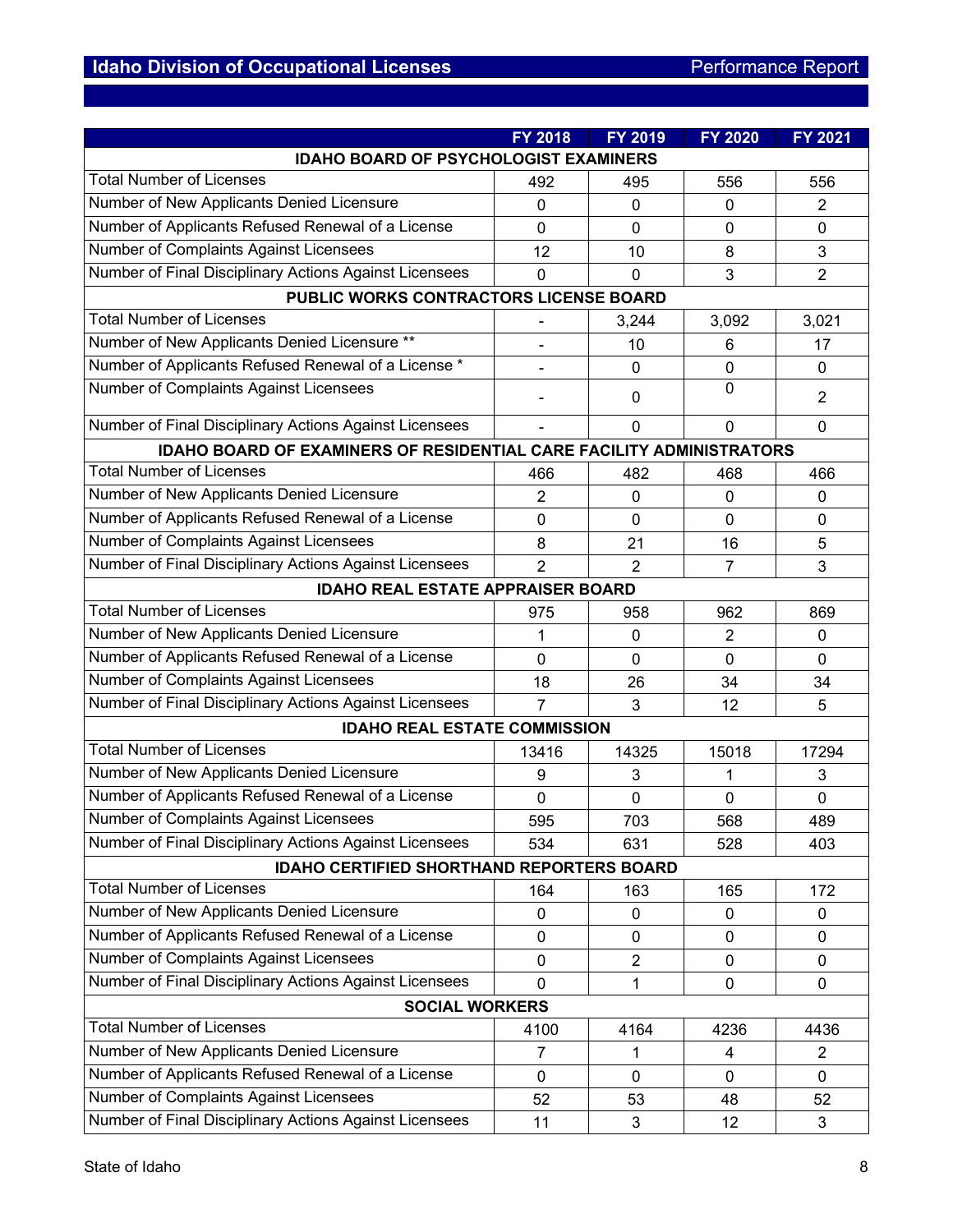|                                                        | <b>FY 2018</b> | <b>FY 2019</b> | <b>FY 2020</b> | <b>FY 2021</b> |  |  |  |
|--------------------------------------------------------|----------------|----------------|----------------|----------------|--|--|--|
| <b>BOARD OF VETERINARY MEDICINE</b>                    |                |                |                |                |  |  |  |
| <b>Total Number of Licenses</b>                        | N/A            | 1598           | 1623           | 1771           |  |  |  |
| Number of New Applicants Denied Licensure              | N/A            | 0              | 3              | 3              |  |  |  |
| Number of Applicants Refused Renewal of a License      | N/A            |                | 0              | 0              |  |  |  |
| Number of Complaints Against Licensees                 | N/A            | 25             | 25             | 23             |  |  |  |
| Number of Final Disciplinary Actions Against Licensees | N/A            | 10             | 6              |                |  |  |  |
| <b>WATER AND WASTEWATER PROFESSIONALS</b>              |                |                |                |                |  |  |  |
| <b>Total Number of Licenses</b>                        | 3901           | 3915           | 3845           | 3735           |  |  |  |
| Number of New Applicants Denied Licensure              | 8              | 0              |                |                |  |  |  |
| Number of Applicants Refused Renewal of a License      | 0              | 0              |                | 0              |  |  |  |
| Number of Complaints Against Licensees                 | 13             | 6              | 9              | 4              |  |  |  |
| Number of Final Disciplinary Actions Against Licensees | 5              | 0              |                | 5              |  |  |  |

# *Part II – Performance Measures*

|    | <b>Performance Measure OLD</b>                                                                                |        | <b>FY 2018</b>                                                      | <b>FY 2019</b>                                                      | FY 2020                                                                                                           | <b>FY 2021</b>                                                                                                    | FY 2022* |
|----|---------------------------------------------------------------------------------------------------------------|--------|---------------------------------------------------------------------|---------------------------------------------------------------------|-------------------------------------------------------------------------------------------------------------------|-------------------------------------------------------------------------------------------------------------------|----------|
|    |                                                                                                               |        | Goal 1 (Pharmacy)                                                   |                                                                     |                                                                                                                   |                                                                                                                   |          |
|    | Protect public safety by effectively regulating the practice of pharmacy.                                     |        |                                                                     |                                                                     |                                                                                                                   |                                                                                                                   |          |
| 1. | Timely inspection of all                                                                                      | actual | 98% 4                                                               | 159%                                                                | 157%                                                                                                              | 107%                                                                                                              |          |
|    | pharmacies located in Idaho <sup>2</sup>                                                                      | target | 100% of<br>facilities<br>inspected in<br>an 18-month<br>period      | 100% of<br>facilities<br>inspected in<br>an 18-month<br>period      | 100% of<br>facilities<br>inspected in<br>an 18-month<br>period                                                    | 100% of<br>facilities<br>inspected in<br>an 18-month<br>period                                                    |          |
| 2. | Timely resolution for complaints                                                                              | actual |                                                                     |                                                                     | 100%                                                                                                              | 98.17%                                                                                                            |          |
|    | under the Board's jurisdiction that<br>avoid the need for hearing. <sup>8</sup>                               | target | New goal for<br>FY20.<br>No available<br>data for this<br>timeframe | New goal for<br>FY20.<br>No available<br>data for this<br>timeframe | Greater than<br>90% of cases<br>the agency<br>acted upon<br>will be<br>resolved by<br>means other<br>than hearing | Greater than<br>90% of cases<br>the agency<br>acted upon<br>will be<br>resolved by<br>means other<br>than hearing |          |
|    |                                                                                                               |        | <b>Goal 2 (Former IBOL)</b>                                         |                                                                     |                                                                                                                   |                                                                                                                   |          |
|    | To provide continued improvement in the service provided to the boards                                        |        |                                                                     |                                                                     |                                                                                                                   |                                                                                                                   |          |
| 3. | Investigative cases are complete                                                                              | actual | 89%                                                                 | 71%                                                                 | 61%                                                                                                               | 78%                                                                                                               |          |
|    | within one fiscal year of the<br>receipt of the complaint                                                     | target | 100%                                                                | 100%                                                                | 100%                                                                                                              | 100%                                                                                                              |          |
|    |                                                                                                               |        | Goal 3 (Nursing)                                                    |                                                                     |                                                                                                                   |                                                                                                                   |          |
|    | License Qualified Applicants to Practice Nursing in Idaho; Enforce Standards of Nursing Practice and Conduct; |        |                                                                     | <b>Enforce Standards for Nursing Education Programs</b>             |                                                                                                                   |                                                                                                                   |          |
| 4. | Complaint cases resolved                                                                                      | actual | 80%                                                                 | 80%                                                                 | 86%                                                                                                               | 53%                                                                                                               |          |
|    | within 8 months of receipt of<br>the complaint                                                                | Target | 90% of cases<br>resolved within<br>8 months of<br>receiving         | 90% of cases<br>resolved within<br>8 months of<br>receiving         | 90% of cases<br>resolved within<br>8 months of<br>receiving                                                       | 90% of cases<br>resolved within<br>8 months of<br>receiving                                                       |          |
| 5. |                                                                                                               |        |                                                                     |                                                                     |                                                                                                                   |                                                                                                                   |          |
|    | Assure consistent licensee compliance with real estate license law.                                           |        | <b>Goal 4 (Real Estate)</b>                                         |                                                                     |                                                                                                                   |                                                                                                                   |          |
|    |                                                                                                               | actual | 90%                                                                 | 90%                                                                 | 92%                                                                                                               | 92%                                                                                                               |          |